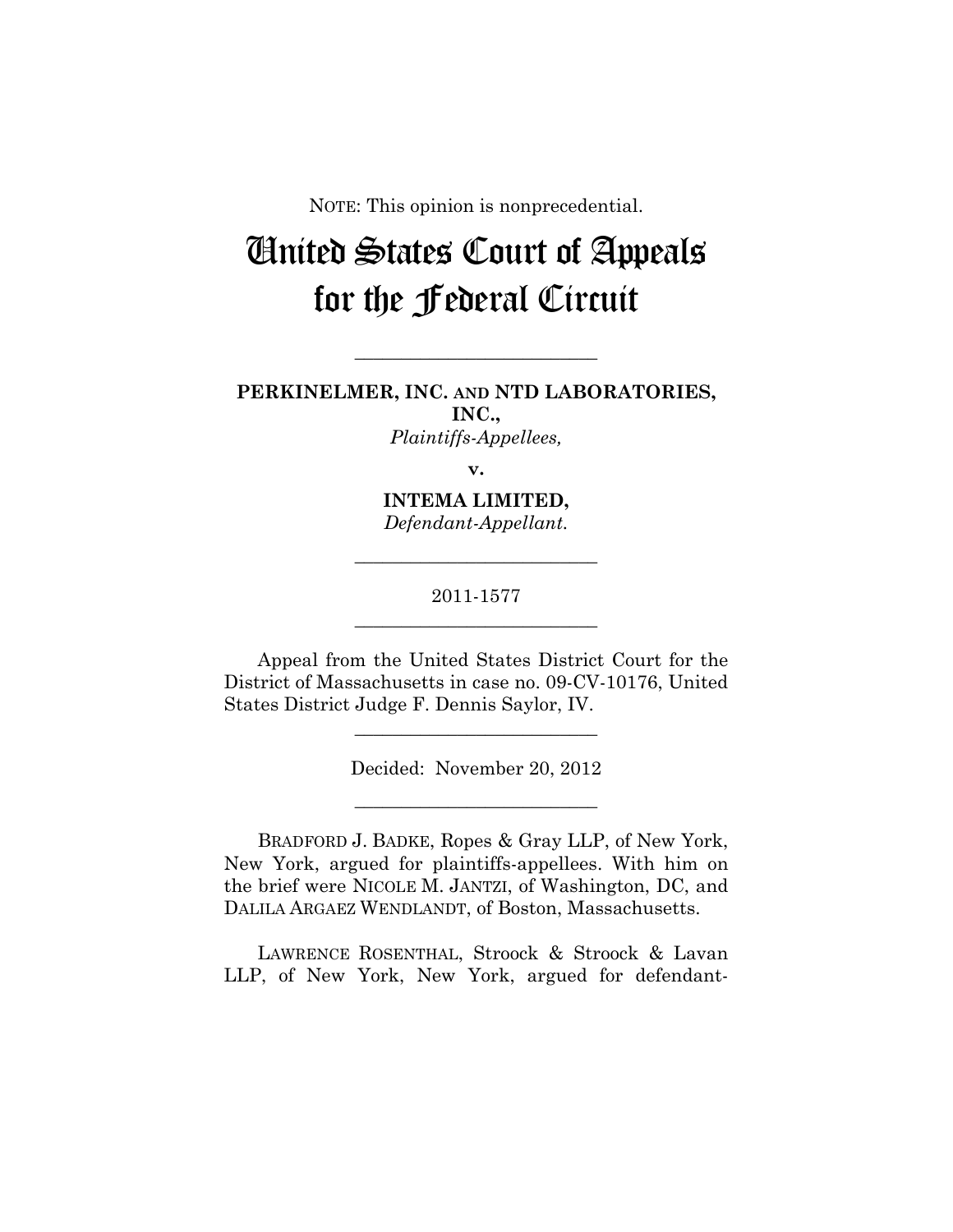## appellant. With him on the brief were ANGIE M. HANKINS, MATTHEW W. SIEGAL, and IAN G. DIBERNARDO.

**\_\_\_\_\_\_\_\_\_\_\_\_\_\_\_\_\_\_\_\_\_\_\_\_\_\_** 

### Before BRYSON, O'MALLEY, and WALLACH, *Circuit Judges*.

#### O'MALLEY, *Circuit Judge*.

Intema Limited ("Intema") appeals from a decision of the United States District Court for the District of Massachusetts granting summary judgment to PerkinElmer, Inc. and NTD Laboratories, Inc. (collectively, "PerkinElmer"). The district court determined that U.S. Patent No. 6,573,103 ("the '103 patent") was drawn to patent-eligible subject matter under 35 U.S.C. § 101, but held that the asserted claims were anticipated and obvious. On appeal, we consider only the issue of patent eligibility under section 101, reverse the district court on this point, and affirm summary judgment to PerkinElmer.

#### I. BACKGROUND

Doctors perform prenatal non-invasive screening to determine the risk that a fetus has Down's syndrome. If the risk is high enough, the doctor will order invasive diagnostic testing to determine definitively whether the fetus has Down's syndrome. These test, however, carry a significant risk of miscarriage and doctors seek to avoid them if possible. Accordingly, accurate non-invasive screening methods are desirable to avoid performing unnecessary diagnostic testing.

The '103 patent discloses specific screening methods to estimate the risk of fetal Down's syndrome. The processes use markers from both the first and second trimesters of pregnancy to determine the risk. Claims 1 and 20 are representative. Claim 1 reads: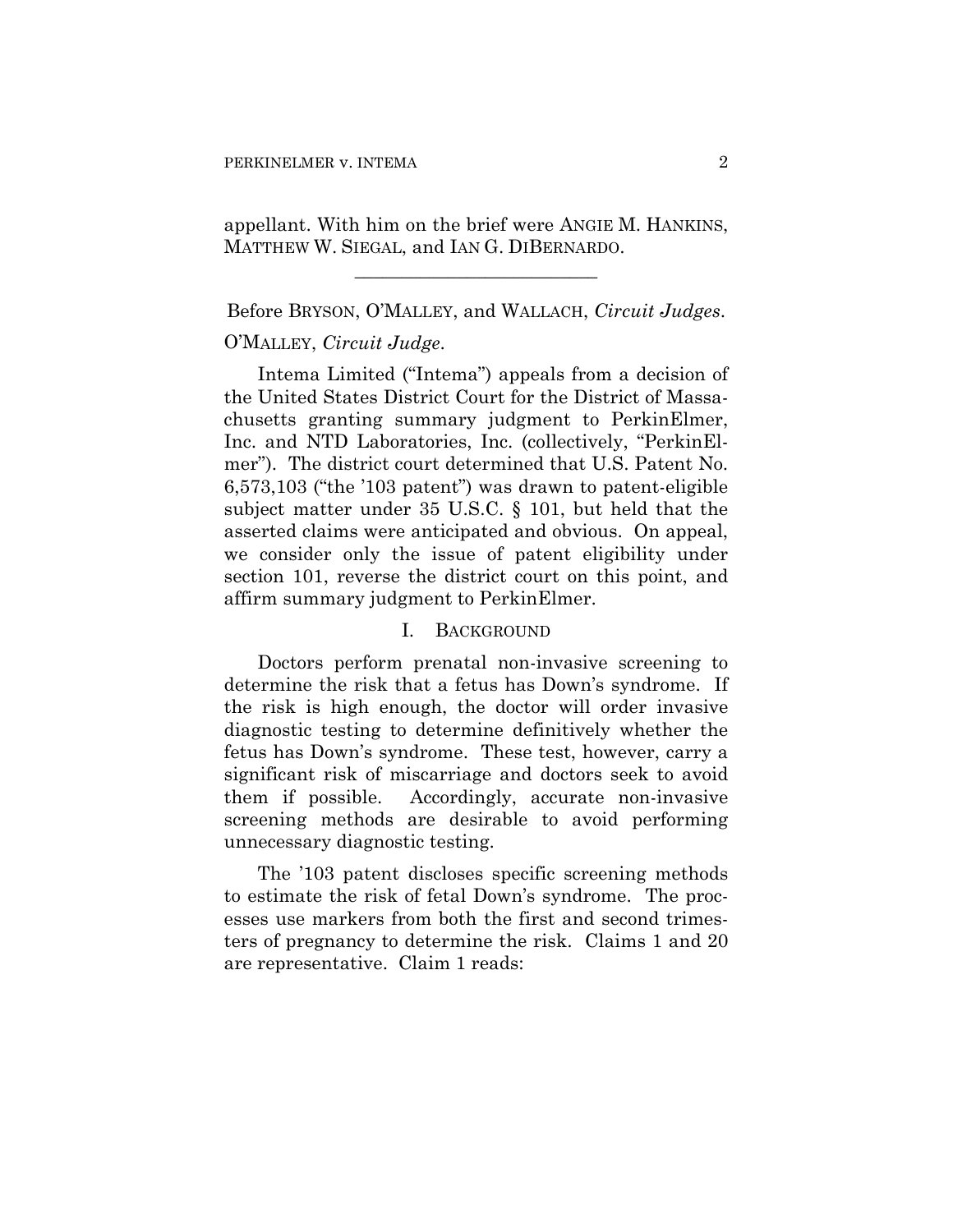A method of determining whether a pregnant woman is at an increased risk of having a fetus with Down's syndrome, the method comprising the steps of:

measuring the level of at least one screening marker from a first trimester of pregnancy by:

(i) assaying a sample . . . ; and/or

(ii) measuring at least one first ultrasound screening marker from an ultrasound scan . . .;

measuring the level of at least one second screening marker from a second trimester of pregnancy, the at least one second screening marker from the second trimester of pregnancy being different from the at least one first screening marker from the first trimester of pregnancy, by:

(i) assaying a sample . . .; and/or

(ii) measuring at least one second ultrasound screening marker from an ultrasound scan . . .;

and determining the risk of Down's syndrome by comparing the measured levels of both the at least one first screening marker from the first trimester of pregnancy and the at least one second screening marker from the second trimester of pregnancy with observed relative frequency distributions of marker levels in Down's syndrome pregnancies and in unaffected pregnancies.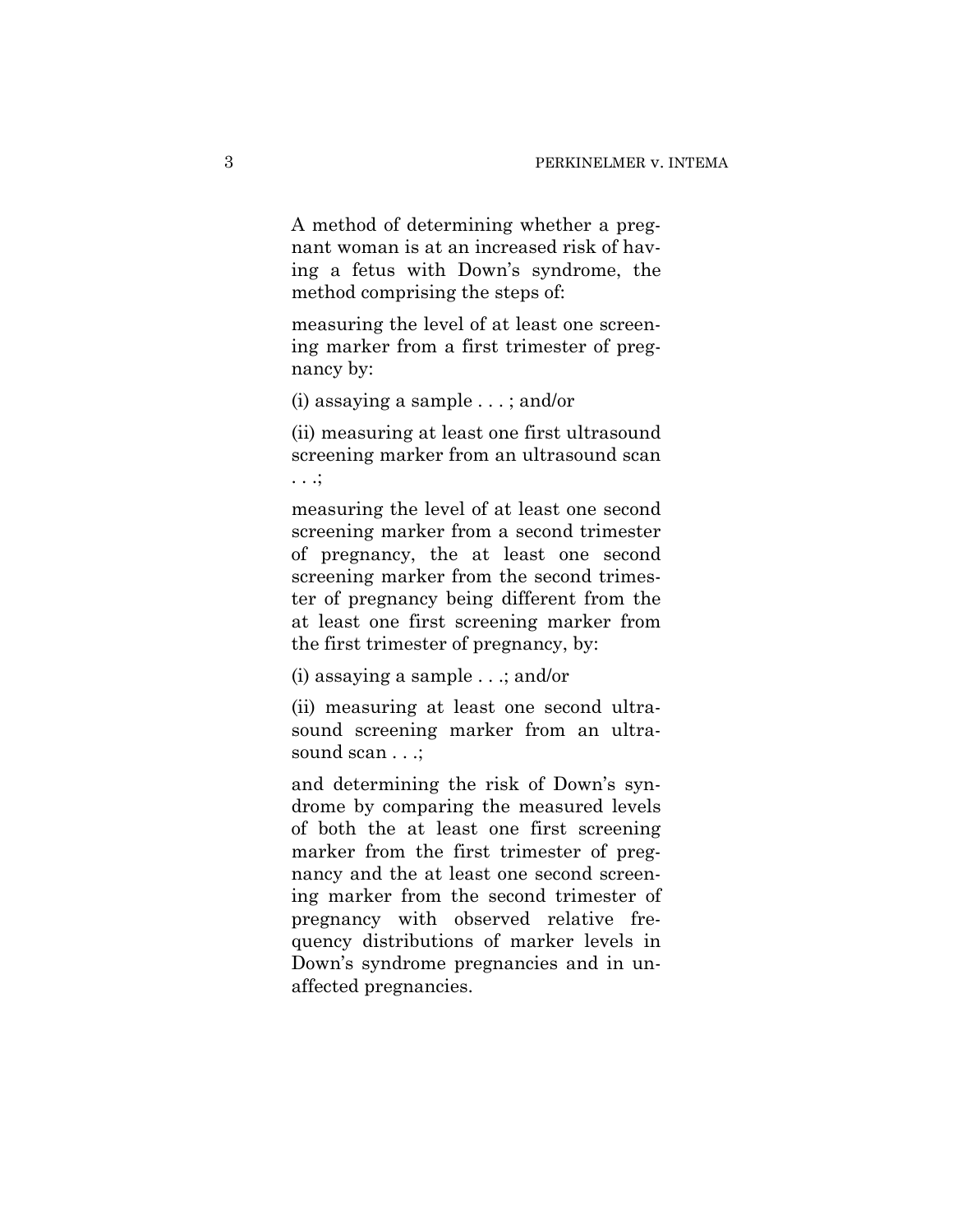Claim 20 states:

A method of determining whether a pregnant woman is at an increased risk of having a fetus with Down's syndrome, the method comprising the steps of:

measuring the level of at least one first screening marker from a first trimester of pregnancy by:

(I) assaying a sample . . .; and/or

(ii) measuring at least one first ultrasound screening marker from an ultrasound scan . . . ;

determining a first risk estimate of Down's syndrome by comparing the measured level of the at least one first screening marker level from the first trimester of pregnancy with observed relative frequency distributions of marker levels in Down's syndrome pregnancies and in unaffected pregnancies;

comparing the first risk estimate with a predetermined cut-off level to initially classify the pregnant woman as screenpositive or screen-negative based on the comparison;

and if the pregnant woman is initially classified as screen-negative; measuring the level of at least one second screening marker from a second trimester of pregnancy, the at least one second screening marker from the second trimester of pregnancy being different from the at least one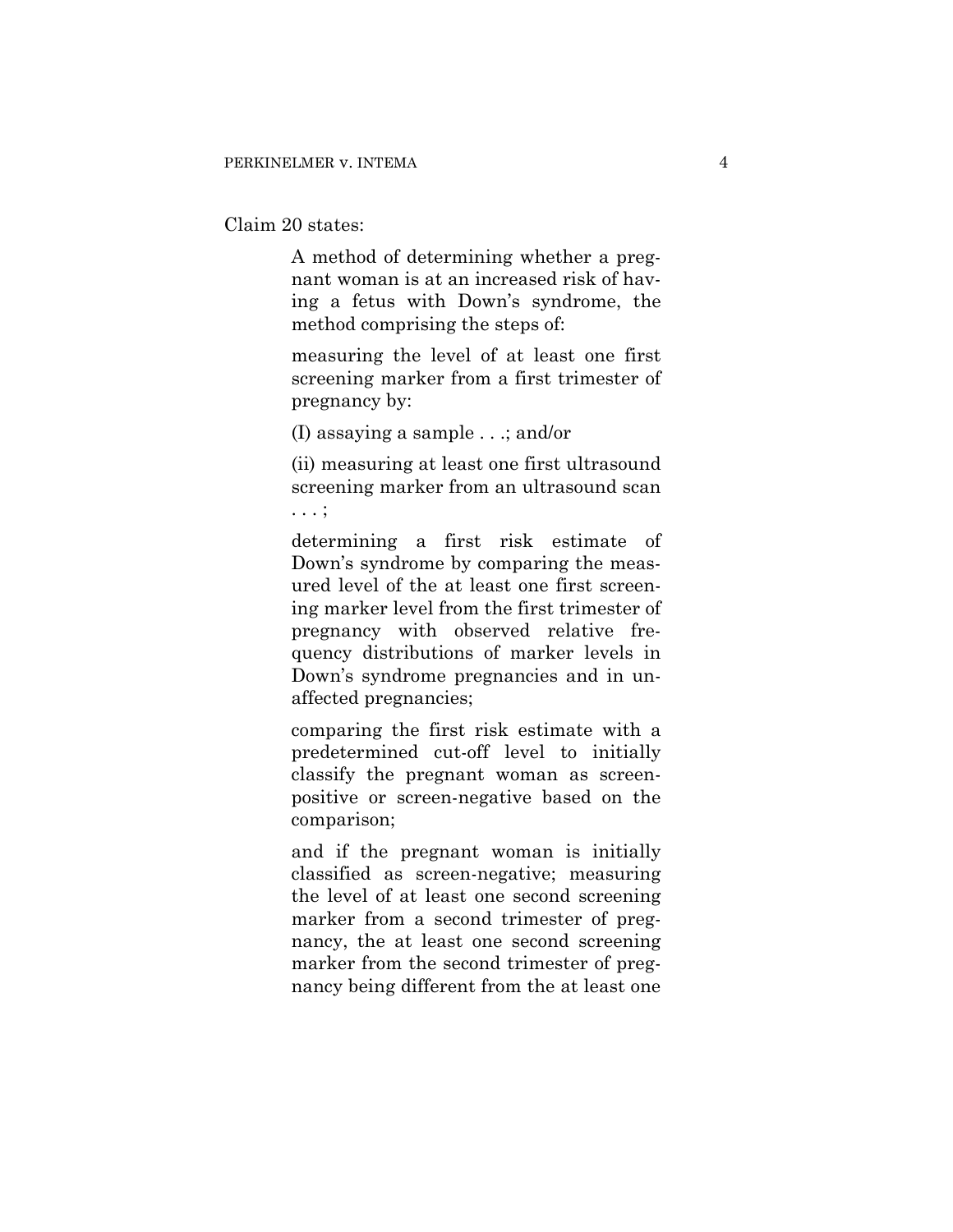first screening marker from the first trimester of pregnancy, by:

(I) assaying a sample . . .; and/or

(ii) measuring at least one second ultrasound screening marker from an ultrasound scan . . .

and determining the risk of Down's syndrome by comparing the measured level of both the at least one first screening marker from the first trimester of pregnancy and the at least one second screening marker from second trimester of pregnancy with observed relative frequency distributions of marker levels in Down's syndrome pregnancies and in unaffected pregnancies.

The key difference between claims 1 and 20 is that, in claim 20, patients are screened into "screen positive" or "screen negative" groups, with only the latter undergoing testing in the second trimester. The "determining" step at the end of claims 1 and 20 is the key limitation. It was construed by the district court as follows:

> (1) determining the risk of Down's syndrome by comparing distributions of marker levels in Down's syndrome pregnancies, and in unaffected pregnancies, and

> (2) combining screening markers from the first and second trimesters into a single risk calculation.

Among other motions, Intema filed a motion for summary judgment of patent eligibility under section 101; PerkinElmer filed a corresponding cross-motion of ineligi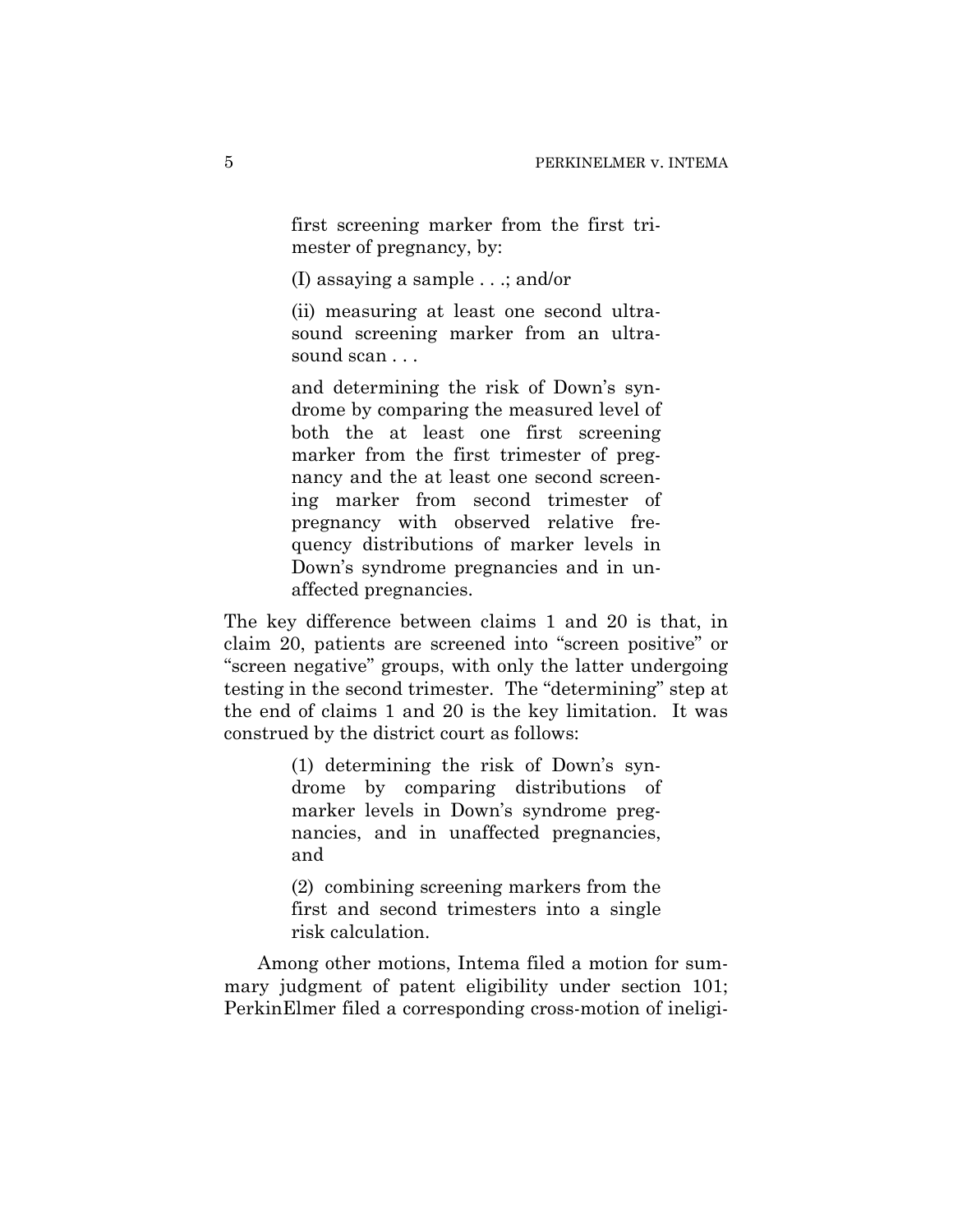bility under section 101. The district court granted Intema's motion and denied PerkinElmer's cross-motion. The district court held that the claims cover patenteligible subject matter because, even though they recite an ineligible algorithm, they focus on a data-gathering method. *PerkinElmer, Inc. v. Intema, Limited*, Case No. 09-cv-10176, slip op. at 21 (D. Mass. Aug. 12, 2011) [hereinafter "Slip op."]. And "the process of gathering data by taking blood samples and measuring ultrasounds is manifestly statutory subject matter. . . ." *Id*. The district court found that the machine-or-transformation test confirmed its outcome because the data-gathering steps satisfy the test. The step of "assaying a blood sample" was transformative, according to the district court, because it changes the composition of the sample. *Id.* at 24. And the district court found that "measuring" an ultrasound scan necessarily was tied to use of an ultra-sound machine. *Id.* at 25.

#### II. DISCUSSION

Patent-eligible subject matter is defined in 35 U.S.C. § 101: "Whoever invents or discovers any new and useful process, machine, manufacture, or composition of matter, or any new and useful improvement thereof, may obtain a patent therefor, subject to the conditions and requirements of this Title." The Supreme Court has long held that section 101, although broad, is subject to important limitations. "Laws of nature, natural phenomena, and abstract ideas are not patentable." *Mayo Collaborative Servs. v. Prometheus Labs., Inc.*, 132 S. Ct. 1289, 1293 (2012) (internal quotation marks omitted). These exceptions make ineligible, for example, mental processes, *see Gottschalk v. Benson*, 409 U.S. 63, 67 (1972), and products of nature, *cf. Diamond v. Chakrabarty*, 477 U.S. 303, 313 (1980). But these exceptions are not boundless, "[f]or all inventions at some level embody, use, reflect, rest upon,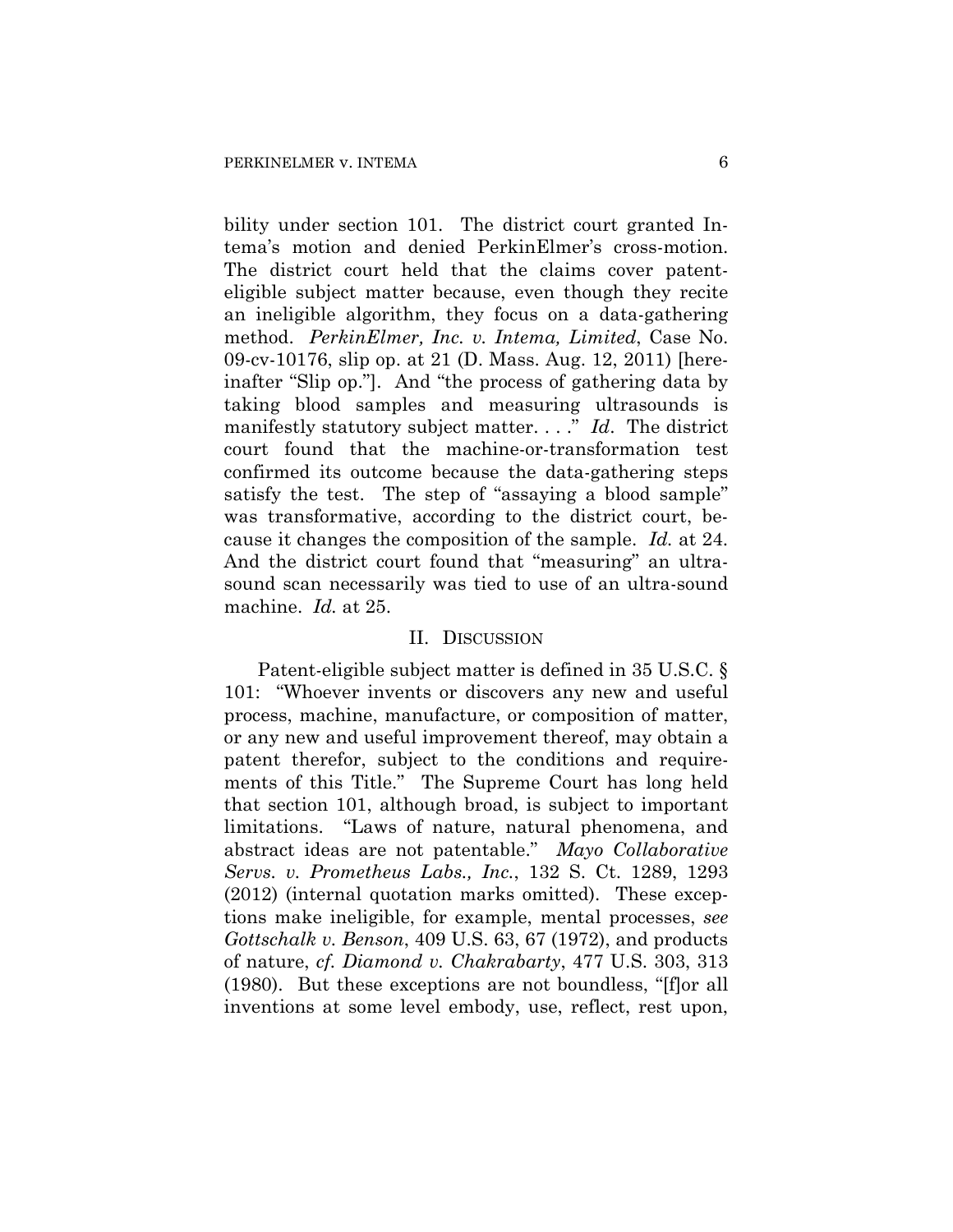or apply laws of nature, natural phenomena, or abstract ideas." *Mayo*, 132 S. Ct. at 1293. The key distinction, which bears on our decision today, is between claims that recite ineligible subject matter, and no more, and claims to specific inventive *applications* of that subject matter. *See Diamond v. Diehr*, 450 U.S. 175, 187 (1981); *see also Mayo*, 132 S. Ct. at 1294. Unlike the former, the latter do not risk the broad preemption of "the basic tools of scientific and technological work," *Benson*, 409 U.S. at 67, and therefore clear the threshold of section 101.

For a process claim to cover a patentable application of, for example, a natural law, it must "contain other elements or a combination of elements, sometimes referred to as an 'inventive concept,' sufficient to ensure that the patent in practice amounts to significantly more than a patent upon the natural law itself." *Mayo*, 132 S. Ct. at 1294. Process claims fail this requirement if, apart from the ineligible concept, they contain nothing more than "well-understood, routine, conventional activity previously engaged in by researchers in the field." *Id.* Because they merely describe the ineligible concept, amounting to a claim on the concept, such claims run afoul of section 101. That is the case here.

PerkinElmer argues that the claims are directed to an ineligible mathematical algorithm and fail the machineor-transformation test. According to PerkinElmer, presolution data-gathering steps, even if transformative or tied to a machine, do not render the algorithm patentable. PerkinElmer contends that the claimed process fails the machine-or-transformation test because the "determining" step is not tied to a machine and, since the "determination" is a calculation of risk based on data, nothing is physically transformed. Nor does PerkinElmer think the "measuring" step satisfies the test since measuring the results of an ultrasound scan requires no transformation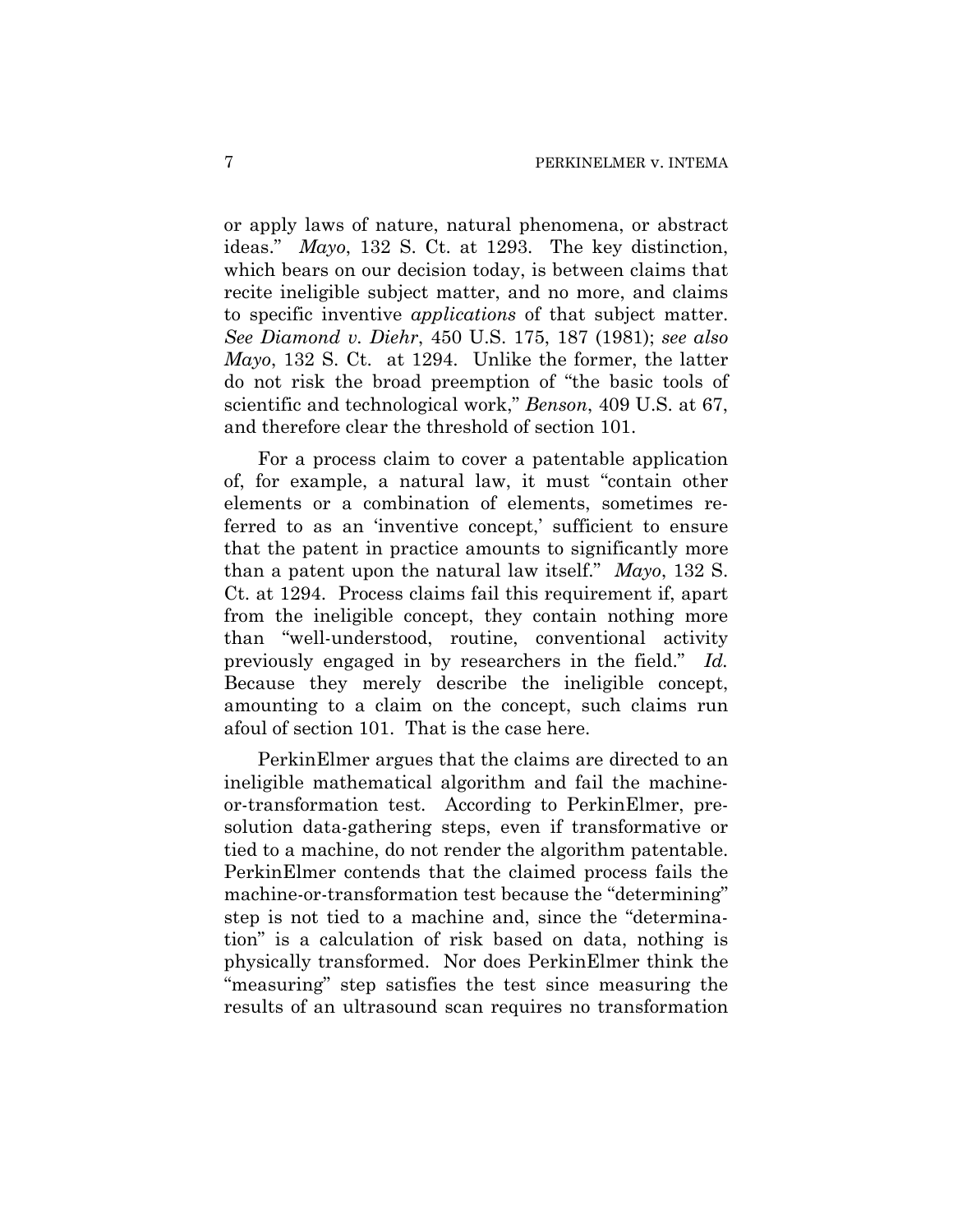and it is not the ultrasound machine which does the "measuring" described in the claims.

Intema responds that the claims are directed to a specific medical test, not to an abstract method. Intema contends that the machine-or-transformation test is satisfied by the "assaying" measurement because the sample is chemically transformed. Intema also believes that the measurement of an ultrasound scan involves the transformation of data into a visual depiction, and thus relies on *In re Abele*, 684 F.2d 902 (C.C.P.A. 1982), to argue that this transformation satisfies the test.

The Supreme Court's decision in *Mayo* and this court's recent decision in *Ass'n for Molecular Pathology v. PTO,* 689 F.3d 1303 (Fed. Cir. 2012) [hereinafter *Myriad*], dictate the result we reach today. Those two cases dealt with process claims similar to those at issue here and, in both, the process claims were held ineligible under section 101. In *Mayo*, the claimed method was a diagnostic assay involving two two steps: "administering" a thiopurine compound to a patient and "determining the level of 6-thioguanine," a metabolite of thiopurine, in the patient. The claims contained two "wherein" clauses which did not dictate any step in the process, but disclosed the metabolite concentration range necessary for effective treatment—the purported discovery embodied in the claims. This correlation, *i.e.*, that an effective dose of thiopurine produces a certain range of metabolite concentrations, was the result of the natural metabolic process. The claims in dispute thus were drawn to a law of nature and needed to "add *enough* to their statement of the correlation[] to allow the processes they describe to qualify as a patent-eligible processes that *apply* the natural laws." *Mayo*,132 S. Ct. at at 1297 (emphasis in original). This they failed to do: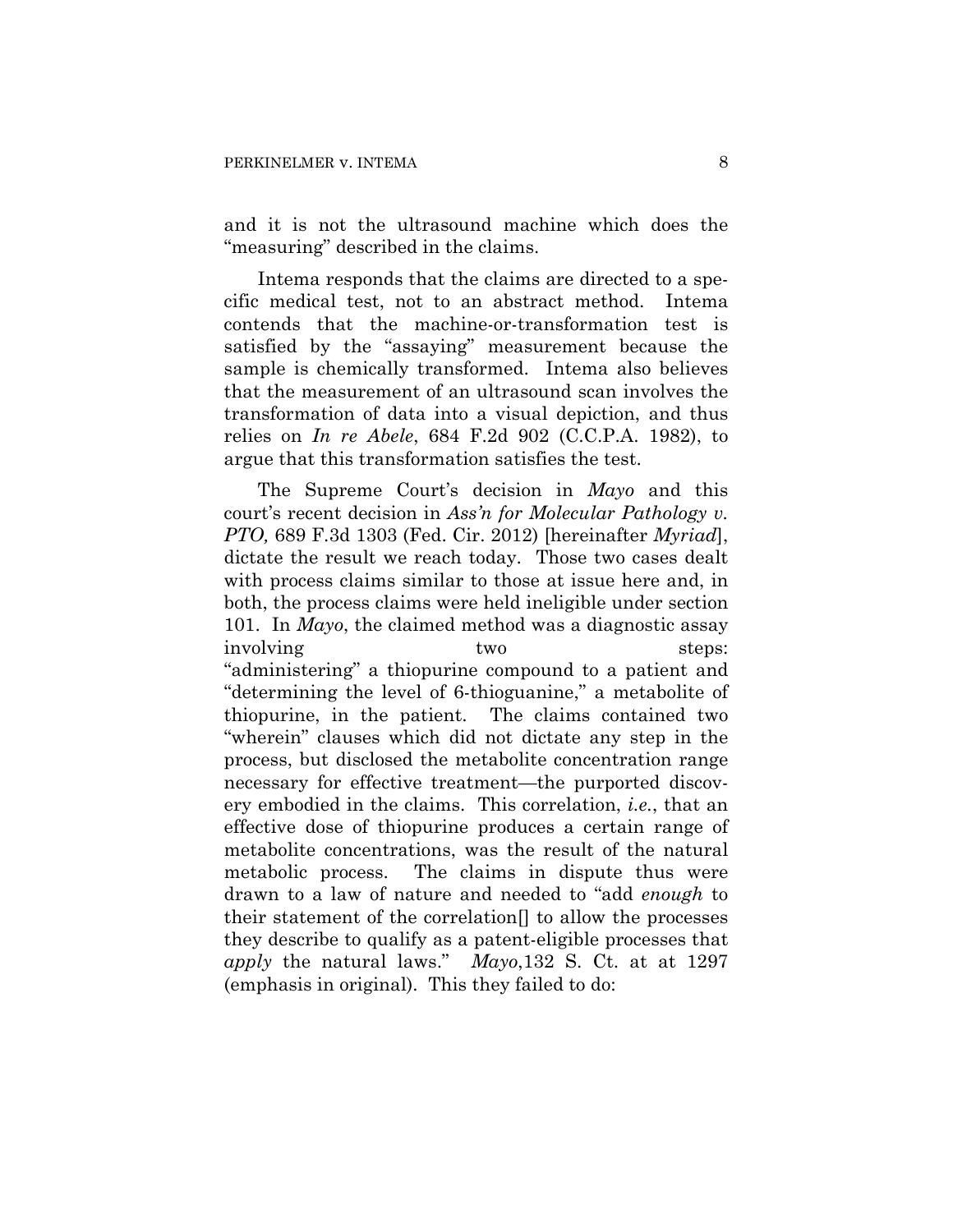[T]he claims inform a relevant audience about certain laws of nature; any additional steps consist of well-understood, routine, conventional activity already engaged in by the scientific community; and those steps, when viewed as a whole, add nothing significant beyond the sum of their parts taken separately. For these reasons we believe that the steps are not sufficient to transform unpatentable natural correlations into patentable applications of those regularities.

#### *Mayo*, 132 S. Ct. at 1298.

The Supreme Court emphasized the "inventive concept" requirement of section 101, stating that "simply appending conventional steps, specified at a high level of generality, to laws of nature, natural phenomena, and abstract ideas cannot make those laws, phenomena, and ideas patentable." *Id.* at 1300; *see also id.* at 1298 ("Purely conventional or obvious pre-solution activity is normally not sufficient to transform an unpatentable law of nature into a patent-eligible application of such a law.") (internal quotation marks omitted); *id.* at 1299 (explaining that in *Parker v. Flook*, 437 U.S. 584 (1978), "putting the [ineligible] formula to the side, there was no 'inventive concept' in the claimed application of the formula," making the claims there ineligible since "'[p]ost-solution activity' that is purely 'conventional or obvious'" "'cannot transform an unpatentable principle into a patentable process.'") (quoting *Flook*, 437 U.S. at 589); *id.* ("These instructions add nothing specific to the laws of nature other than what is well-understood, routine, conventional activity, previously engaged in by those in the field."); *cf. id.* at 1299 (explaining that the claims in *Diehr* were patent-eligible "because of the way the additional steps of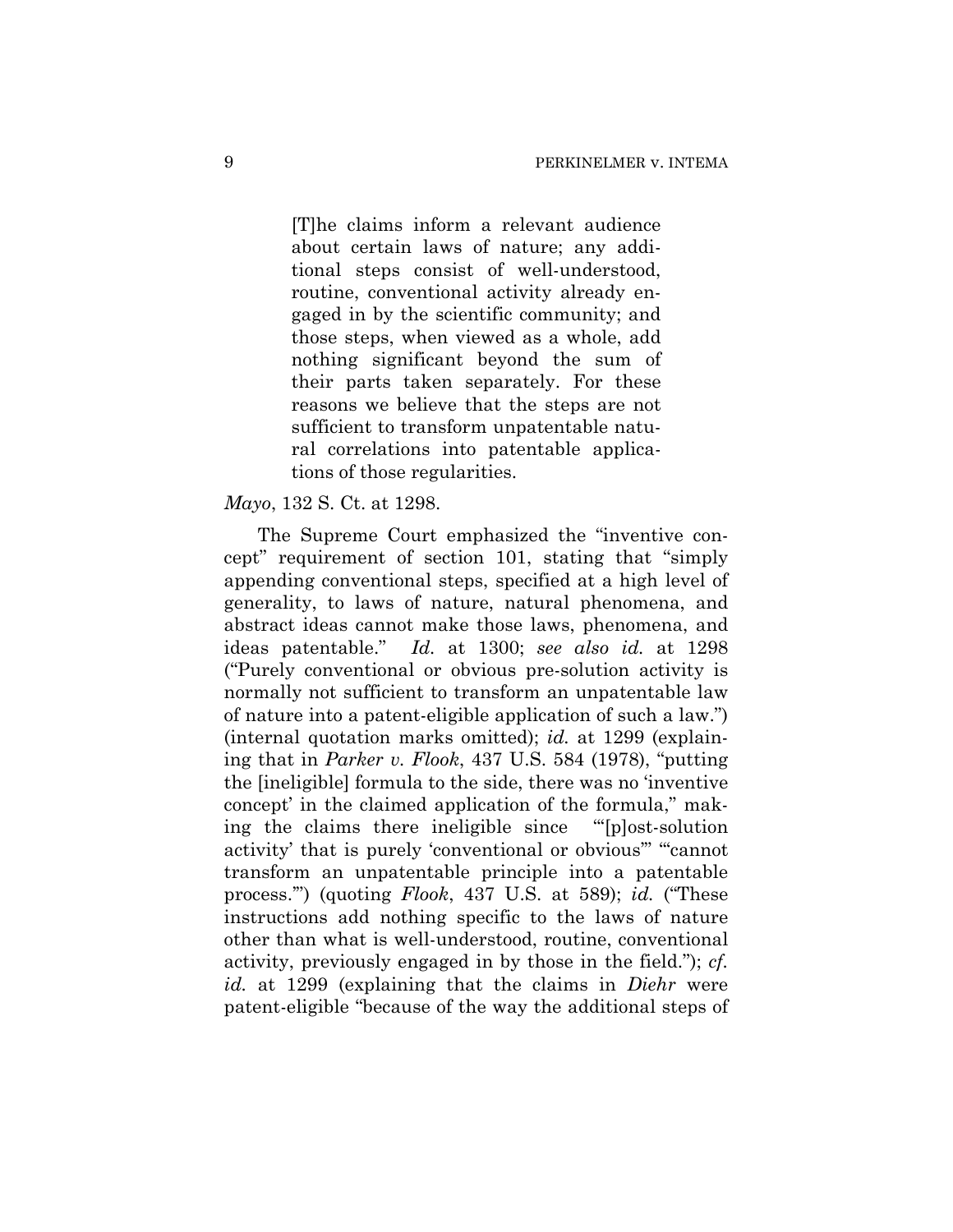$\overline{a}$ 

the process integrated the [ineligible] equation into the process as a whole," and the *Diehr* court "nowhere suggested that all these steps, or at least the combination of those steps, were in context obvious, already in use, or purely conventional.").

In *Myriad*, a panel of this court found certain process claims ineligible because they were drawn to abstract mental processes.<sup>1</sup> The stricken claims there are indistinguishable from those before us. The *Myriad* claims covered screening methods for cancer-predisposing mutations in human gene sequences. *Myriad*, 689 F.3d at 1309-10. One claim, for example, contained the sole step of "analyzing" a human gene sequence to identify a certain mutation. *Id.* at 1309. Another required the single step of "comparing" a gene sequence from a sample of a tumor with a sequence from a non-tumor sample to identify a certain mutation; the claim contained a "wherein" clause stating that a specific difference between the two sequences identifies the mutation of concern. *Id.* at 1310. This second claim, the panel held, "recites nothing more than the abstract mental steps necessary to compare two different nucleotide sequences." *Id.* at 1334. The claims were not over an *application* of the mental process of comparing. "Rather, the step of comparing two DNA sequences [was] the entire process that [was] claimed." *Id.* at 1335.

Here, Intema claims analytical methods to determine the risk of fetal Down's syndrome. Claim 10, for example, requires two "measuring" steps; a screening marker from the first trimester of pregnancy is observed; then, a

<sup>&</sup>lt;sup>1</sup> The panel found patent-eligible a claim drawn to the method of screening potential cancer treatments by comparing cellular growth rates or treated and untreated cells, as well as composition claims over isolated DNA molecules.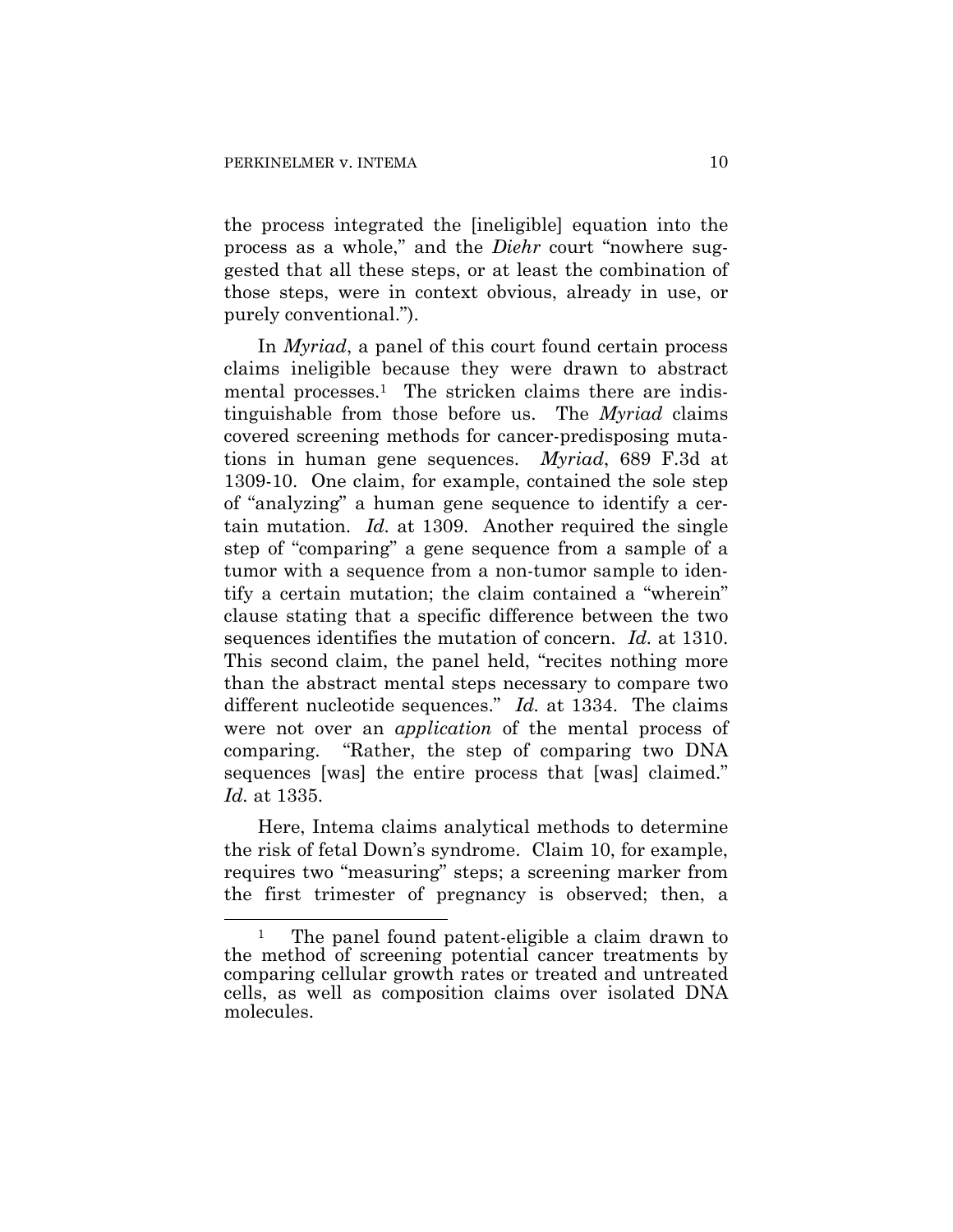marker from the second trimester is observed. The claim then contains a "determining" step in which the risk of Down's syndrome is calculated by comparing both screening marker measurements with known statistical information. Claim 20 adds a "determining" step in between the two "measuring" steps, in which the risk of Down's syndrome is calculated based on the first measurement. The second measurement is taken only if this first risk is below a predetermined level. The claims thus recite the mental process of comparing data to determine a risk level: data are gathered in the first trimester of pregnancy; data are gathered in the second trimester of pregnancy; those data are compared to known statistical information. No action beyond the comparison is required.

Intema also claims a law of nature: the relationship between screening marker levels and the risk of fetal Down's syndrome. That an increased risk of fetal Down's syndrome produces certain analytical results is a natural process, an eternal truth that "exists in principle apart from any human action." *Mayo*,132 S. Ct. at 1297. Since Intema's claims recite mental processes and natural laws, we must decide if Intema added enough to the statements of ineligible subject matter to direct the claims, not to the ineligible concepts themselves, but to applications of those concepts. We think not.

The "measuring" steps are insufficient to make the claims patent-eligible. They merely tell the users of the process to measure the screening markers through whatever known method they wish. In fact, the patent states: "The individual measurements are obtained through known methods. . . . Any markers which are effective at each particular stage may be selected." '103 patent, col.5 ll.31-35. These steps tell the user "to engage in wellunderstood, routine, conventional activity previously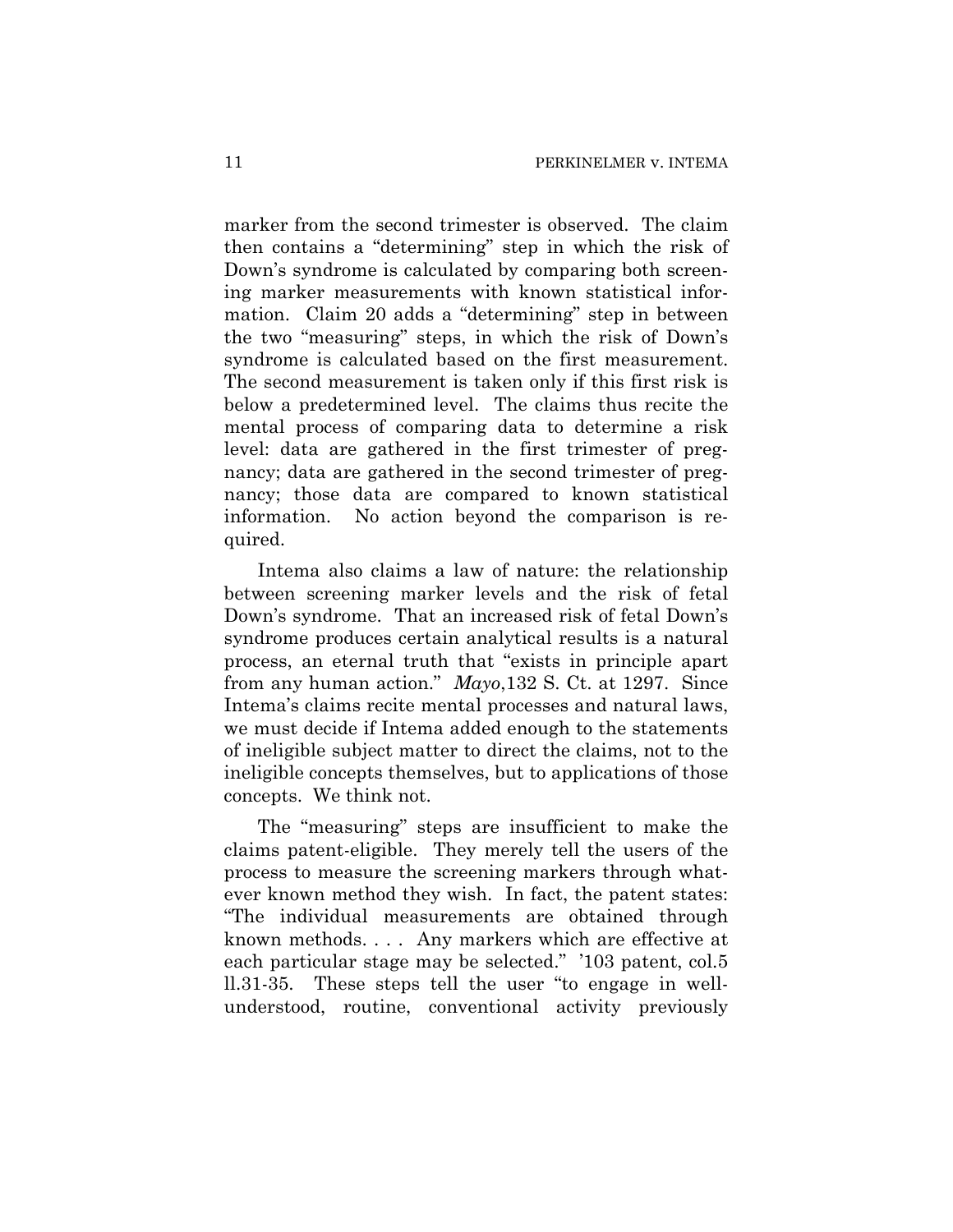engaged in by scientists who work in the field. Purely 'conventional or obvious' 'presolution activity' is normally not sufficient to transform an ineligible law of nature into a patent-eligible application of such a law." *Mayo*, 132 S. Ct. at 1298.

Nor is the "determining" step sufficient. This step requires the ineligible mental step of "comparing" the measured markers "with observed relative frequency distributions of marker levels in Down's syndrome pregnancies and in unaffected pregnancies" to determine the risk of fetal Down's syndrome. *See, e.g.*, '103 patent, col.17 ll.13-19. The statistical information mentioned in this step is insufficient to make the claim patent-eligible because it is well-understood, conventional information. Id. at col.6 ll.45-50 ("The necessary statistical distribution parameters which specify the Gaussian distribution are the mean, standard deviation and correlations for the two distributions. These are known, being derivable from observed distributions . . . ."). And the unspecified and unclaimed statistical calculation for determining the risk is also known and conventional. *Id.* at col.6 ll.23-26 ("Any of the known statistical techniques may be used. Preferably the multivariate Gaussian model is used, which is appropriate where the observed distributions are reasonably Gaussian. Such multivariate Gaussian analysis is in itself known . . . .").

Looking to the claims as a whole, the steps in combination do not make the ineligible mental step and natural law patent-eligible. As the Court in *Mayo* reasoned, anyone who wants to use this mental step or natural law must follow the claimed process. *Mayo*, 132 S. Ct. at 1298. And, as in *Mayo*, there is no requirement that a doctor act on the calculated risk. There is at most "a suggestion" that the doctor take the mental determination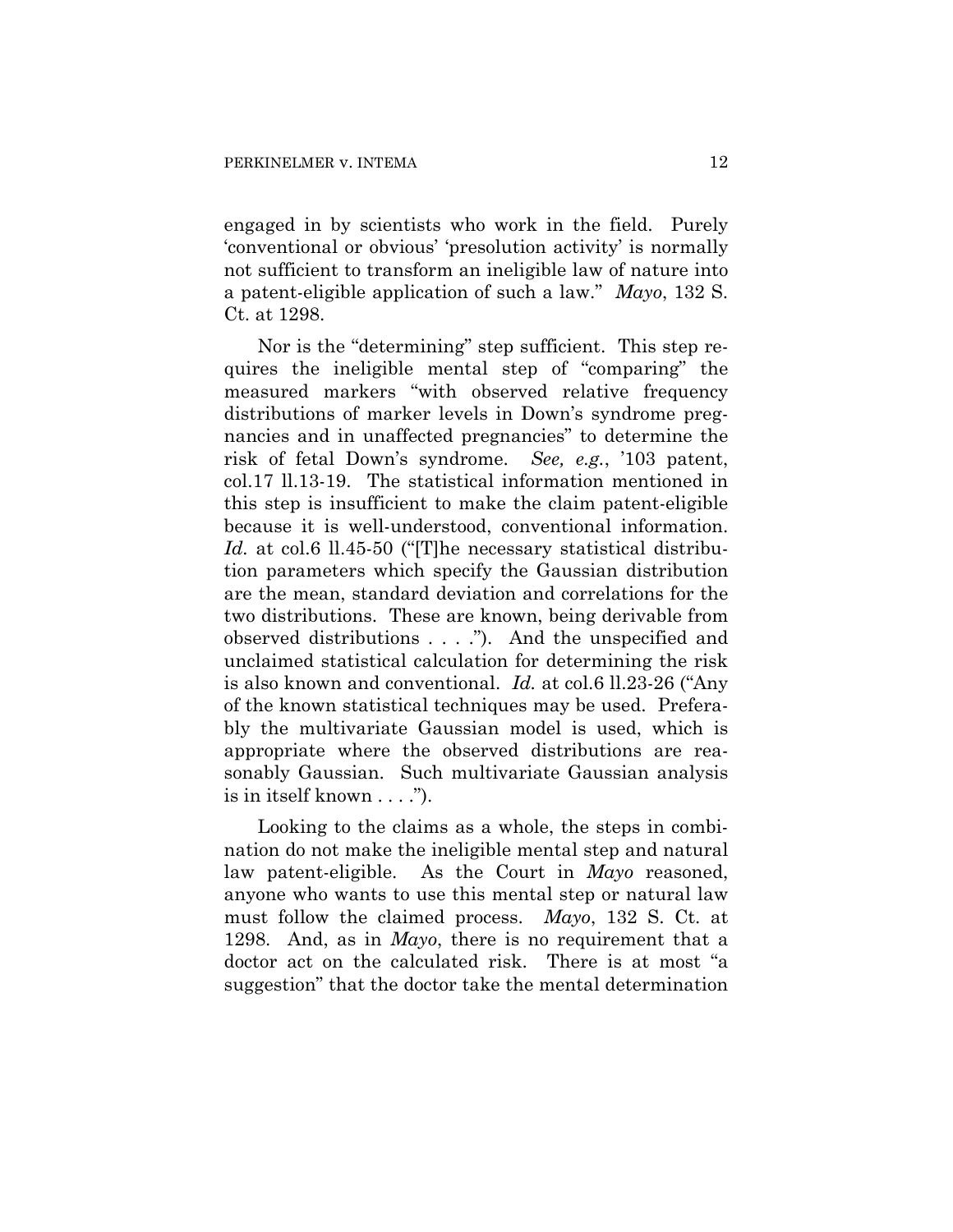into account when assessing the patient. *Id.* at 1297. The claims are thus ineligible under section 101.2

The claims held patent-eligible in *Myriad*, and the reasoning underlying that decision, bolster our decision here. The panel in *Myriad* found eligible claims to a screening method for cancer treatments. 689 F.3d at 1337. The claimed method consisted of "comparing" the growth rates of two sets of host cells that had been altered with a cancer-causing human gene—one set was treated with the potential therapeutic and the other was untreated. *Id.* at 1336. If the growth rate of the treated cells was slower than the untreated cells, the treatment was effective. *Id.* The comparison was an ineligible mental step. But the host cells did not occur naturally; they were man-made and, thus, were themselves patenteligible subject matter. So, according to the panel, their inclusion in the process made the claims patent-eligible despite the reference to an otherwise ineligible mental step. *Id.* Here, the challenged claims include no patenteligible subject matter along with the ineligible concepts. They include only "conventional steps, specified at a high

 $\overline{a}$ 

<sup>2</sup> This court's decision in *Classen Immunotherapies, Inc. v. Biogen IDEC*, 659 F.3d 1057 (Fed. Cir. 2011) makes clear that, for this reason, Intema's claims are not drawn to patent-eligible applications of ineligible concepts. In *Classen*, the court found one set of claims directed to eligible applications of an abstract idea, while another set claimed only the abstract principle. *Id.* at 1067-68 ("The '283 claims do not include putting this knowledge to practical use, but are directed to the abstract principle that variation in immunization schedules may have consequences for certain diseases. In contrast, the claims of the '139 and '739 patents require the further act of immunization in accordance with a lower-risk schedule, thus moving from abstract scientific principle to specific application."). Here, no "further act" moves the recited concepts to a specific application.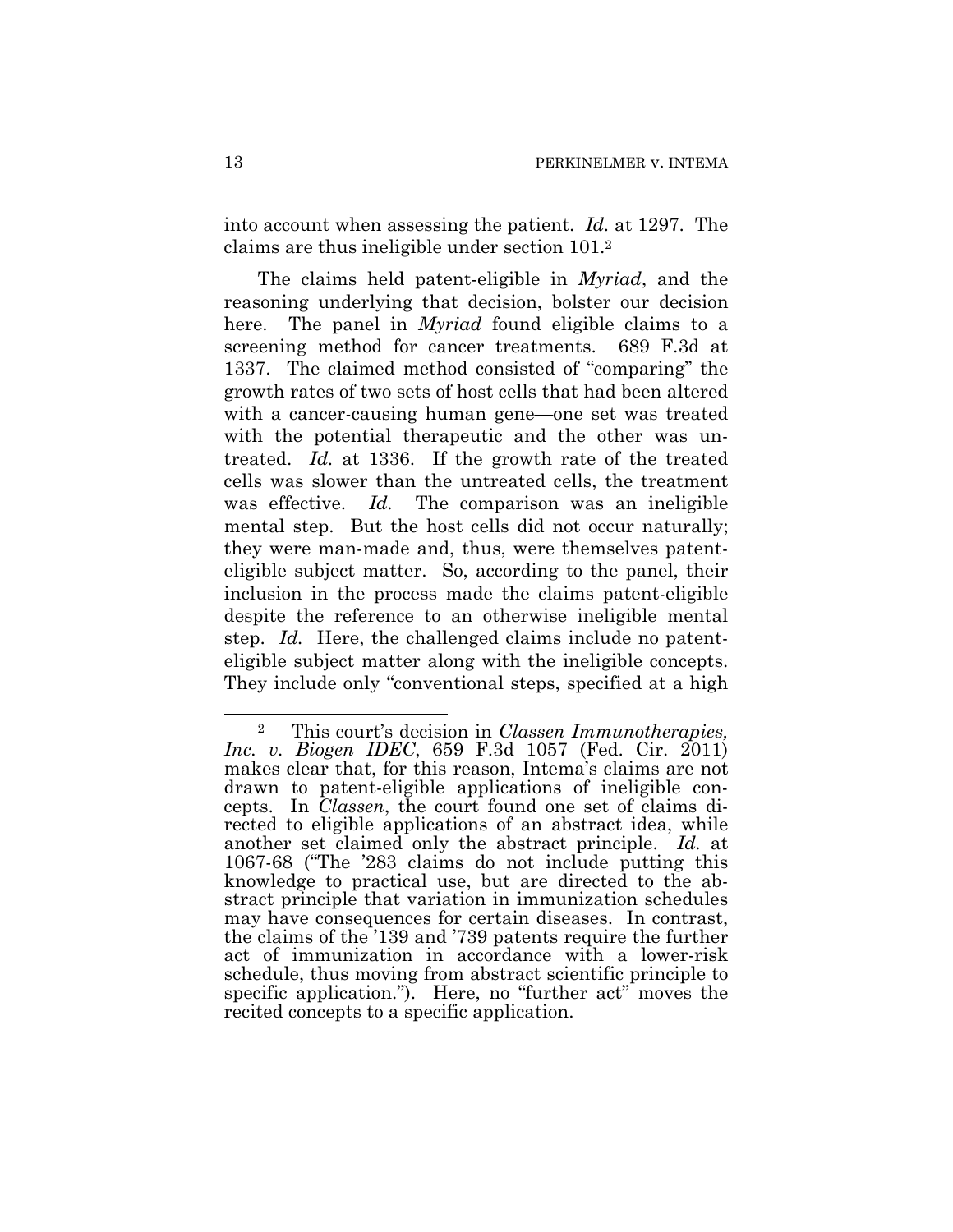level of generality," which are insufficient. *Mayo*, 132 S. Ct. at 1300.

The reasoning in *Myriad* also undercuts the main premise on which the district court relied. The district court distinguished *In re Grams*, 888 F.2d 835 (Fed. Cir. 1989). That case held that "[t]he presence of a physical step in the claim to derive data for the algorithm will not render the claim statutory." *Grams*, 888 F.2d at 840. In other words, physical data-gathering steps, which may cover patent-eligible subject matter, are insufficient to make claims reciting abstract ideas patent-eligible applications of the ineligible concepts. The district court reasoned that *Grams* was of no moment because it concluded that the data gathering in the claims at issue here is "a focus of the claimed method, not a mere antecedent step." Slip op. at 21. Specifically, the brunt of the claims, according to the district court, is the use of data from both the first and second trimesters of pregnancy in combination; according to Intema, only one marker was previously used. Even assuming it is new or even inventive, this "two markers are better than one" concept is still a mental step or abstract idea, *i.e.*, it is ineligible subject matter. Unlike the patent-eligible host cells in *Myriad*, the data-gathering step of Intema's claims are no saving grace.

The machine-or-transformation test confirms our conclusion. As a threshold matter, the machine-ortransformation test does not trump the section 101 exclusions created by case law. *Mayo*, 132 S. Ct. at 1303 ("[W]e have neither said nor implied that the [machine-ortransformation] test trumps the 'law of nature' exclusion."). Thus, even if the test were satisfied, these claims would remain unpatentable. But the claims fail the test. The purported transformation resulting from "assaying a sample" is insufficient since it could be performed "with-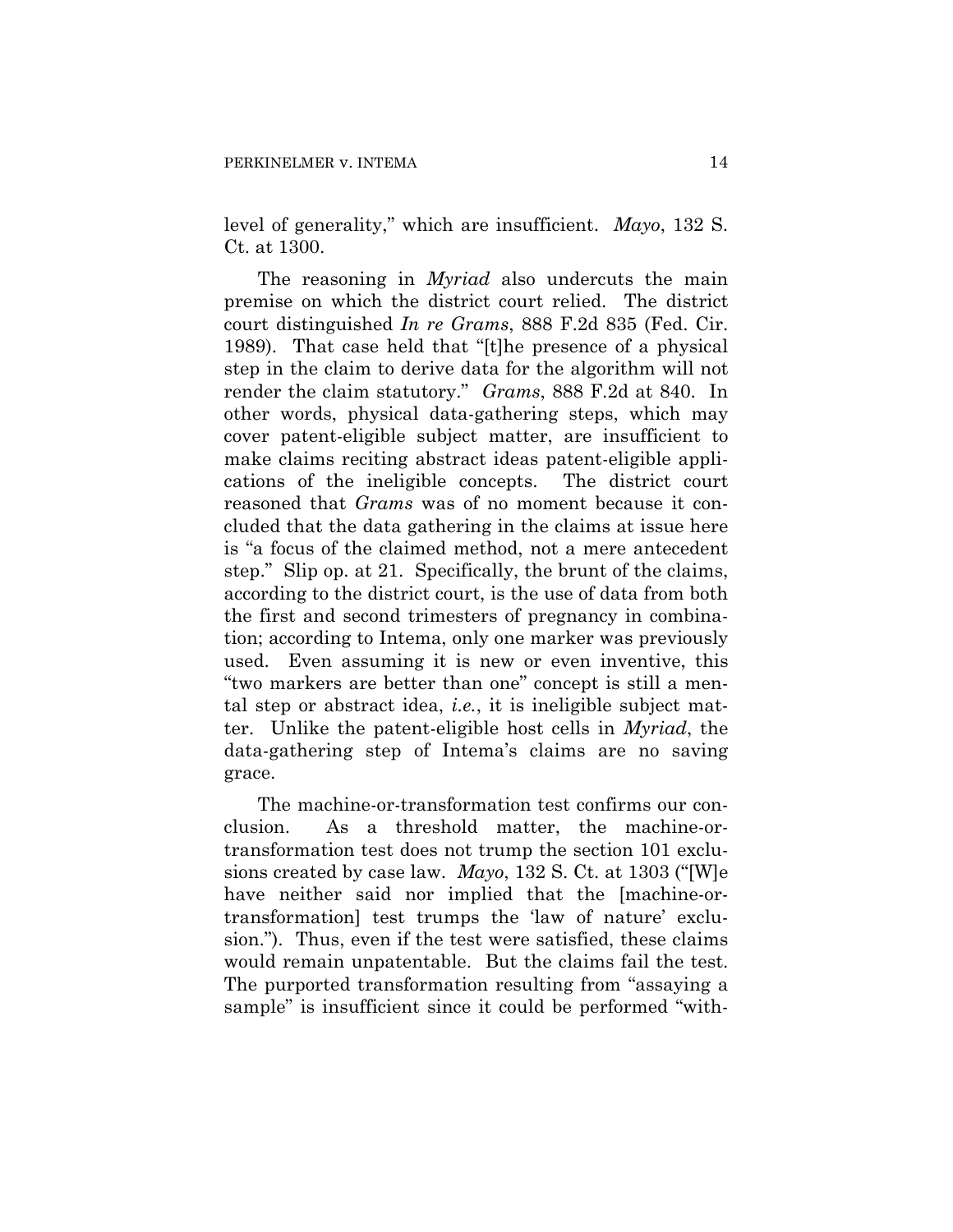out transforming the [sample], should science develop a totally different system for [assaying for a biochemical screening marker] that did not involve such a transformation." *Id.* And the "measuring" of an ultrasound scan at most transforms data derived from the scan into data regarding the risk of fetal Down's syndrome. No tangible output or visual depiction of the risk is required.3 The claims do not require that an ultrasound be taken, only that data from previous ultrasounds be assessed. Even if required as part of the claimed processes, the datagathering steps are conventional and obvious extrasolution activity that cannot save the claims. *See Flook*, 437 U.S. at 590 ("The notion that post-solution activity, no matter how conventional or obvious in itself, can transform an unpatentable principle into a patentable process exalts form over substance."). It is the "two data points

 $\overline{a}$ 

<sup>3</sup> Intema argues that this transformation is sufficient, relying on *In re Abele*, 684 F.2d 902, 909 (C.C.P.A. 1982) *abrogated by In re Bilski*, 545 F.3d 943 (Fed. Cir. 2008). In *Bilski*, this court stated that "the transformation [in *Abele*] of [] raw data into a particular visual depiction of a physical object on a display was sufficient to render that more narrowly-claimed process patenteligible." 545 F.3d at 963. Here, however, no physical depiction of the risk data is claimed. More importantly, in *Abele*, the claims reciting the ineligible algorithm were found eligible because they claimed an "improved CATscan process." *Abele*, 684 F.2d at 909. That is, the claims were drawn to a patent-eligible application of the algorithm, not to the algorithm itself. *See id.* ("What appellants have done is to discover an application of an algorithm to process steps which are themselves part of an overall process which is statutory.") Here, the claims cover at most an improved mental process—i.e., use two data points to make a decision instead of one. Unlike the one involved in *Abele*, this overall process is not statutory subject matter.